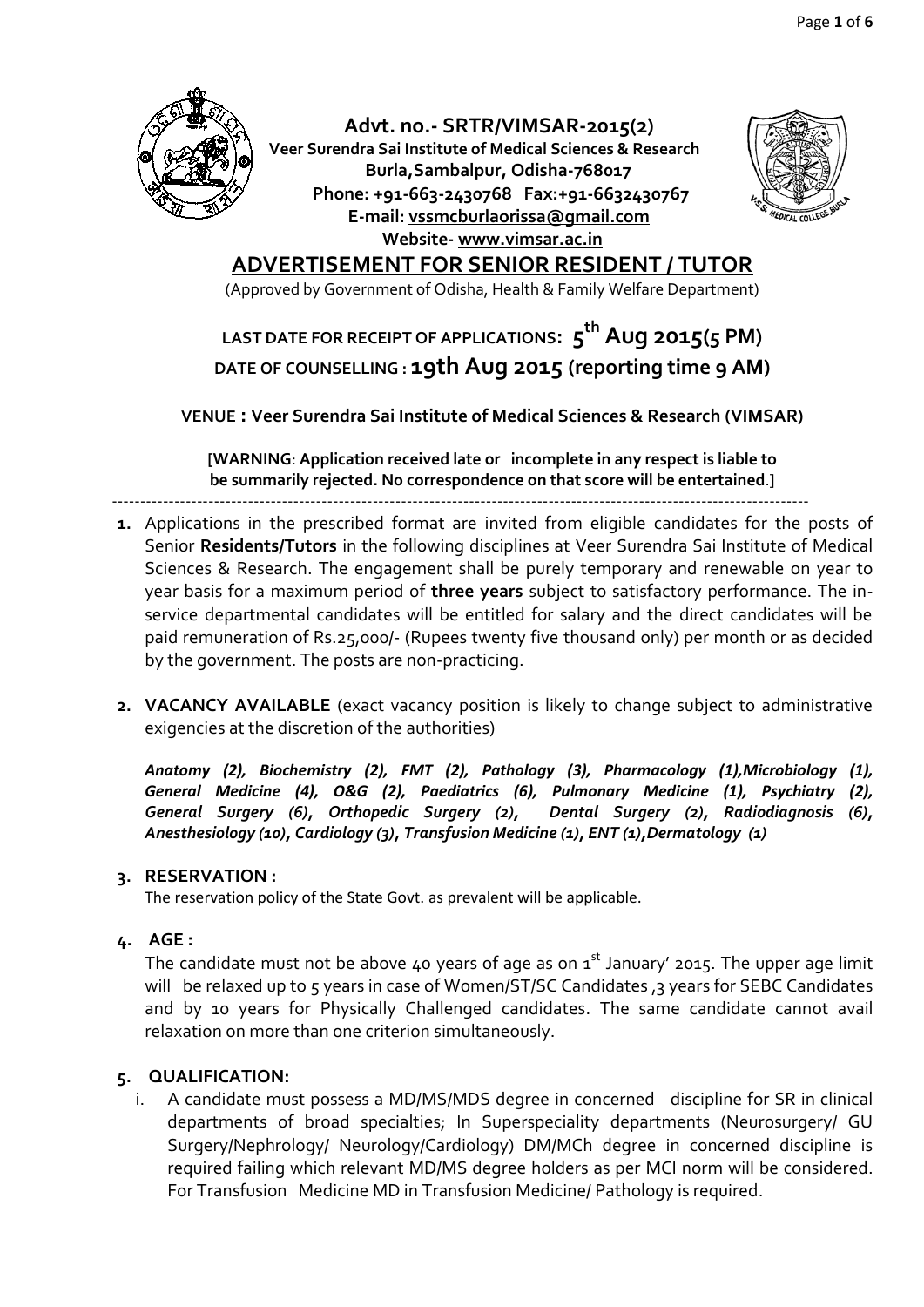- ii. In case of Pre/Paraclinical/Dentistry disciplines, MBBS/BDS is the basic qualification for the post of tutors; however preference will be given to candidates having MD/MS/MDS degree in concerned discipline.
- iii. Candidates with MD/MS/MDS and Superspeciality degree are eligible to apply only in their concerned discipline as Tutor or Senior Resident.
- iv. In case of non-availability of sufficient number of MBBS candidates, M.Sc. degree in Medical Anatomy/ Medical Physiology/ Medical Biochemistry/ Medical Pharmacology/ Medical Microbiology will be considered in respective discipline as prescribed by MCI.

#### **6. OTHER ELIGIBILITY CONDITIONS:**

- i) The candidate must be a citizen of India.
- ii) The candidate must have registered his/her qualification at Central/State Medical Council .
- iii)The candidate must not be continuing or have completed the tenure as Senior resident/Tutor in any MCI recognized Institute.
- iv) The candidate whose service as SR/Tutor has been terminated by any govt. medical college in the state for whatsoever reason will not be considered for re-appointment.

#### **7. APPLICATION FEE**:

For each discipline applied for, a candidate is required to pay a non-refundable and nonadjustable fee of **Rs.1000/- (Rupees One Thousand only )** in shape of Demand Draft (signed at back by the candidate) to be drawn in favour of '**Principal, VSS Medical College, Burla' p**ayable at '**SBI Burla Branch (SBIN-0002034)'**.

#### **8. DOCUMENTS TO BE ATTACHED: (**Self-attested photocopies)

**[If a candidate claims to possess qualification equivalent to the prescribed qualification, the guiding rule/letter of authority must be furnished with the application form; Qualifications as on the date of counseling shall be considered]**

- *1) One passport size recent photograph signed by the candidate at front and pasted on the application form;*
- *2) H.S.C. or equivalent Certificate in support of age;*
- *3) +2 or equivalent Examination Certificate;*
- *4) MBBS /BDS/MSc Certificate;*
- *5) Certificate of MD/MS/ MDS/ MCh/ /DM degree;*
- *6) Mark list in support of qualifying examinations including fail marks;(as in clause-ii to v)*
- *7) 'Chance Certificate' for all qualifying examinations;(as in clause-ii to v)*
- *8) Certificate of Internship Completion;*
- *9) Certificate Medical Registration for Medical Qualifications.*
- *10) 'Service Certificate ' from competent authority for Govt. of Odisha employees.*
- *11) 'No Objection Certificate' from non-state govt. employers/authorities (format as*
- *12) enclosed);*
- *13) Certificate from competent authority in support of Reservation;*

#### **9. METHOD OF SELECTION**

a)The selection of candidates for recruitment to the posts will be made on the basis of career assessment i.e. MBBS/BDS/MSc (60%),Intermediate(20%) and HSC or equivalent (20%);One mark will be deducted from the accrued career mark for each case of failure / extra attempt taken in any qualifying examination.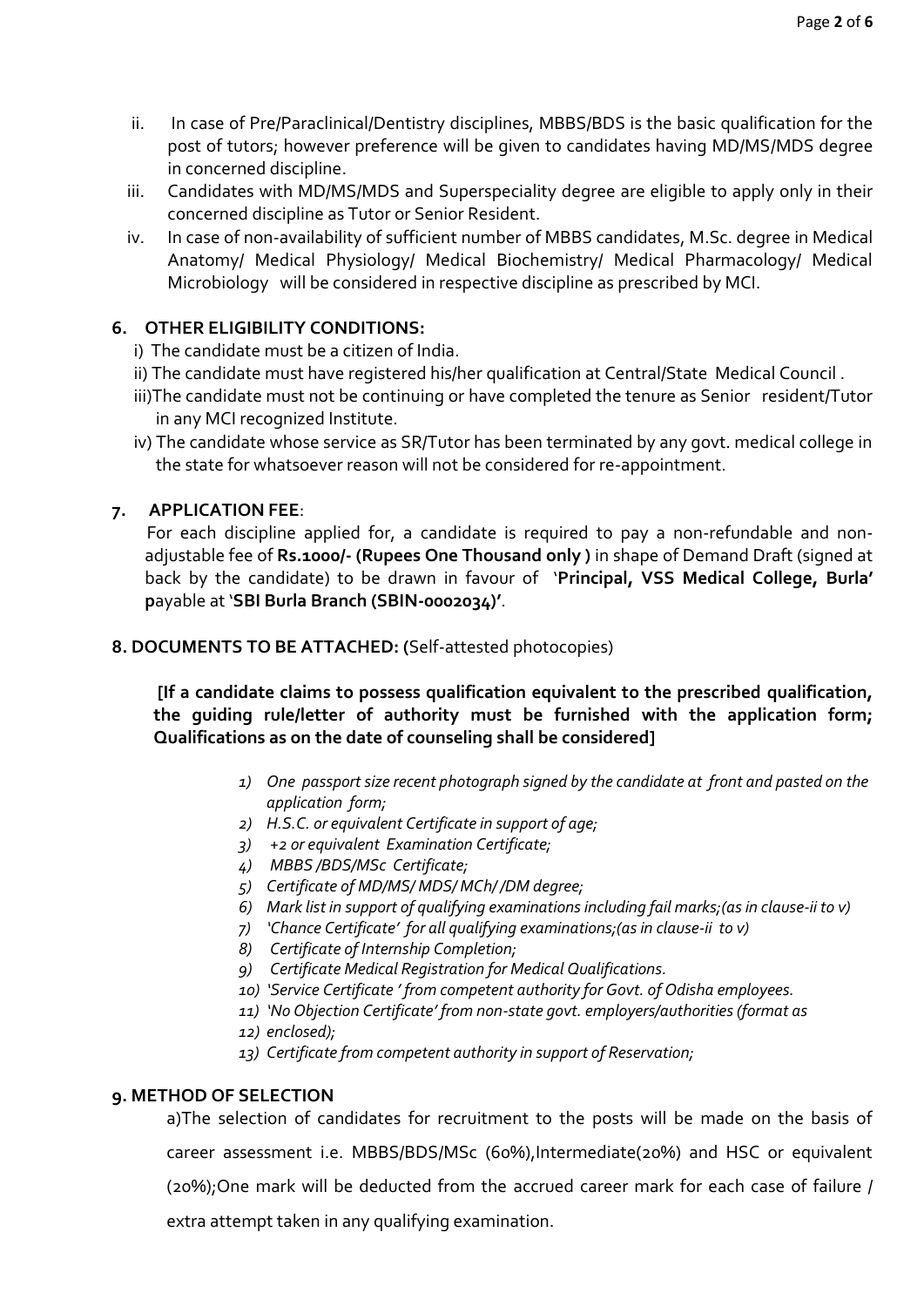b) The Selection Committee at their discretion may short-list the candidates to a reasonable number .

c) Merit List will be published in website '**www.vimsar.ac.in'** for the counseling as per date , time and venue as notified above.)

d) The candidate has to appear personally at counseling for document verification failing which, his/her claim will be forfeited.

e) No postal intimation for counseling will be issued.

#### **10. HOW TO APPLY**

- a) Candidates are required to apply to the '**Dean & Principal, Veer Surendra Sai Institute of Medical Sciences & Research, Burla, Sambalpur, Odisha, Pin:-768017'** in the prescribed format, downloadable from '**www.vimsar.ac.in'** website**.**
- **b)** Candidates are required to send their applications by **Registered Post/ Speed Post only**

with **superscription** on the envelope **"Advt. no. SRTR/VIMSAR-2015 (2)".** 

**c)**The candidate has to submit a **single application** form duly filled in even if he/she is

applying for multiple disciplines; however a single Demand Draft worth an amount

@ Rs.1000 per discipline has to be enclosed.

d) e-application shall not be entertained.

**Dean & Principal**

**Veer Surendra Sai Institute of Medical Sciences & Research, Burla. Dated the 22nd July 2015**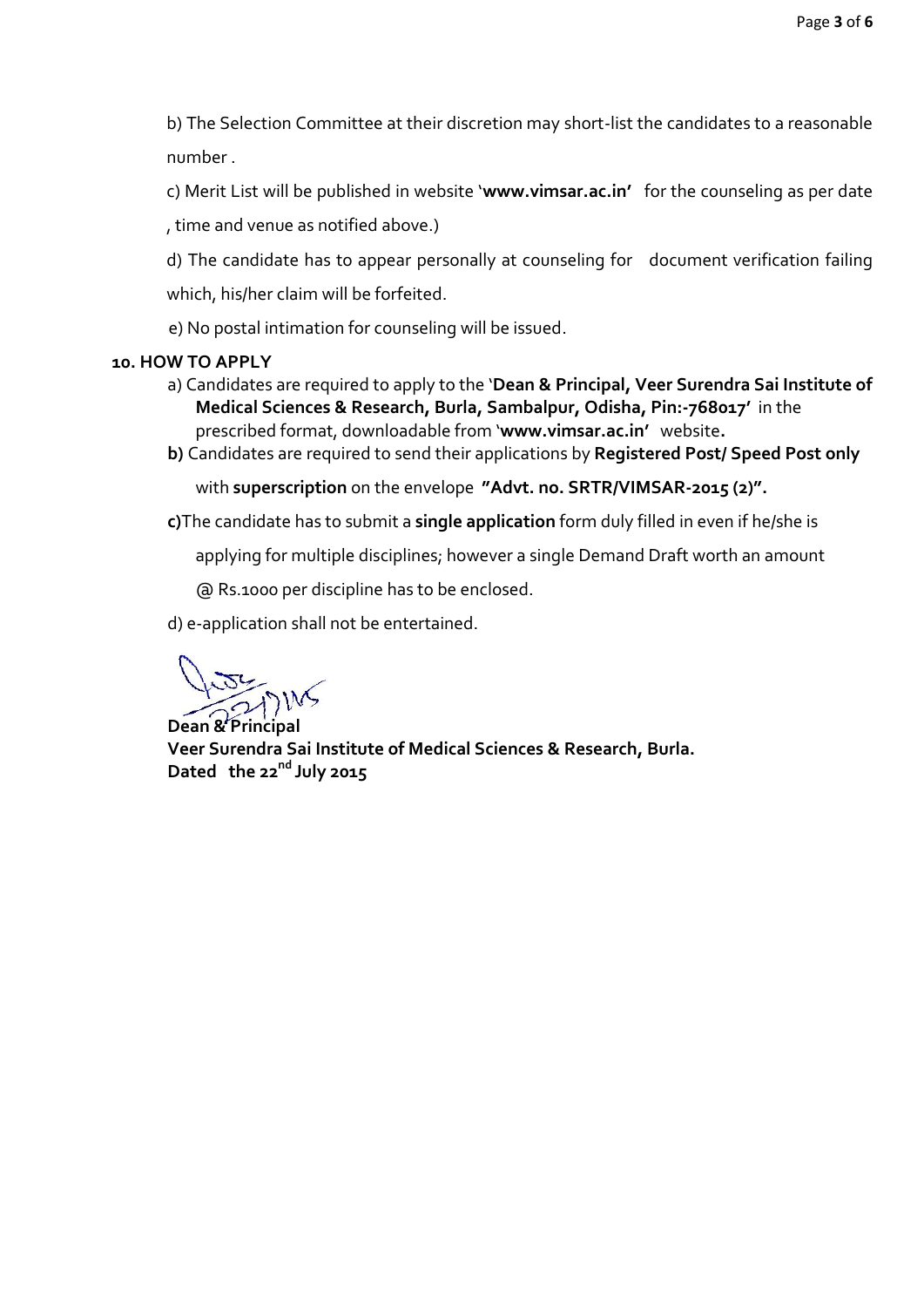٦

|                                                                                   |                              | PLICATION          |                 |                                         | [two pages]                       |                                                                 | (Advt. No. SRTR/VIMSAR-2015(2) |                                                                                                         |  |             | F O R                                      |                                   |                |
|-----------------------------------------------------------------------------------|------------------------------|--------------------|-----------------|-----------------------------------------|-----------------------------------|-----------------------------------------------------------------|--------------------------------|---------------------------------------------------------------------------------------------------------|--|-------------|--------------------------------------------|-----------------------------------|----------------|
|                                                                                   |                              |                    |                 |                                         | [this box is for office use only] |                                                                 |                                |                                                                                                         |  |             |                                            |                                   |                |
|                                                                                   |                              |                    |                 |                                         |                                   |                                                                 |                                |                                                                                                         |  |             |                                            |                                   |                |
| 1. Name of the applicant: (capital letters)                                       |                              |                    |                 |                                         |                                   |                                                                 |                                |                                                                                                         |  |             |                                            |                                   |                |
| 2. No. of discipline(s) applying for :                                            |                              |                    |                 |                                         |                                   |                                                                 |                                | 4. space to<br>paste,                                                                                   |  |             |                                            |                                   |                |
| 3. Name of discipline(s) applying for :                                           |                              |                    |                 |                                         |                                   |                                                                 |                                | do not staple<br>your recent                                                                            |  |             |                                            |                                   |                |
| b.<br>a.                                                                          |                              |                    |                 |                                         |                                   |                                                                 |                                | passport                                                                                                |  |             |                                            |                                   |                |
|                                                                                   |                              |                    | d.              |                                         |                                   |                                                                 |                                |                                                                                                         |  |             |                                            | photo self-signed<br>at the front |                |
| c.                                                                                |                              |                    |                 |                                         |                                   |                                                                 |                                |                                                                                                         |  |             |                                            |                                   |                |
| f.<br>e.                                                                          |                              |                    |                 |                                         |                                   |                                                                 |                                |                                                                                                         |  |             |                                            |                                   |                |
| 5. Address for Communication:                                                     |                              |                    |                 | 6. Address of Current Place of posting: |                                   |                                                                 |                                |                                                                                                         |  | 7.Email-ID: |                                            |                                   |                |
|                                                                                   |                              |                    |                 |                                         |                                   |                                                                 |                                |                                                                                                         |  |             |                                            |                                   |                |
|                                                                                   |                              |                    |                 |                                         |                                   |                                                                 |                                |                                                                                                         |  |             |                                            |                                   |                |
|                                                                                   |                              |                    |                 |                                         |                                   |                                                                 |                                |                                                                                                         |  |             |                                            |                                   |                |
|                                                                                   |                              |                    |                 |                                         |                                   |                                                                 |                                | 8.Cell phone:                                                                                           |  |             |                                            |                                   |                |
| 9. Whether serving in Govt. of Odisha [tick]                                      |                              |                    |                 | Yes<br><b>No</b>                        |                                   |                                                                 |                                |                                                                                                         |  |             |                                            |                                   |                |
| Female<br>10.Sex [Tick]: Male                                                     |                              |                    |                 | 11. Nationality:                        |                                   |                                                                 |                                |                                                                                                         |  |             |                                            |                                   |                |
| 12. Date of birth in figure<br>Year<br>Years                                      |                              |                    | Month<br>Months |                                         | Date<br>Days                      |                                                                 |                                |                                                                                                         |  |             |                                            |                                   |                |
| <b>13. Age</b> (on $1^{st}$ January 2015)<br>14. Whether claiming age relaxation: |                              |                    | Yes<br>No       |                                         |                                   |                                                                 | Ground of relaxation           |                                                                                                         |  |             |                                            |                                   |                |
|                                                                                   |                              |                    |                 |                                         |                                   |                                                                 |                                |                                                                                                         |  |             |                                            |                                   |                |
| 15. Reservation<br>Category (tick):                                               | SC                           |                    |                 | <b>ST</b>                               |                                   |                                                                 | <b>SEBC</b>                    |                                                                                                         |  | <b>UR</b>   |                                            |                                   |                |
| 16. Marks:                                                                        |                              |                    |                 |                                         |                                   |                                                                 |                                |                                                                                                         |  |             |                                            |                                   |                |
| Examination                                                                       | Board /<br><b>University</b> | Year of<br>passing | for             | Chance(s)<br>Passing                    |                                   | Maximum<br><b>Marks (without</b><br>extra-optional<br>subjects) |                                | Marks for selection<br>(20% of Class 10<br>$+20\%$ of $+2$<br>$+60%$ of<br>MBBS/BDS/M.Sc.)<br>subjects) |  |             | Marks<br>deducted<br>each extra<br>chance) | (1 mark for                       | Final<br>Score |
| a. Matriculation                                                                  |                              |                    |                 |                                         |                                   |                                                                 |                                |                                                                                                         |  |             |                                            |                                   |                |
| $b. +2$                                                                           |                              |                    |                 |                                         |                                   |                                                                 |                                |                                                                                                         |  |             |                                            |                                   |                |
| c. MBBS/BDS/M.Sc                                                                  |                              |                    |                 |                                         |                                   |                                                                 |                                |                                                                                                         |  |             |                                            |                                   |                |
| d. MD/MS/MDS                                                                      |                              |                    |                 |                                         |                                   |                                                                 |                                |                                                                                                         |  |             |                                            |                                   |                |
| e. DM/MCh                                                                         |                              |                    |                 |                                         |                                   |                                                                 |                                |                                                                                                         |  |             |                                            |                                   |                |
| <b>TOTAL</b>                                                                      |                              |                    |                 |                                         |                                   |                                                                 |                                |                                                                                                         |  |             |                                            |                                   |                |
| 17. Medical Registration                                                          |                              |                    | Registration No |                                         |                                   |                                                                 |                                |                                                                                                         |  |             |                                            |                                   |                |
|                                                                                   |                              |                    | Name of Council |                                         |                                   |                                                                 |                                |                                                                                                         |  |             |                                            |                                   |                |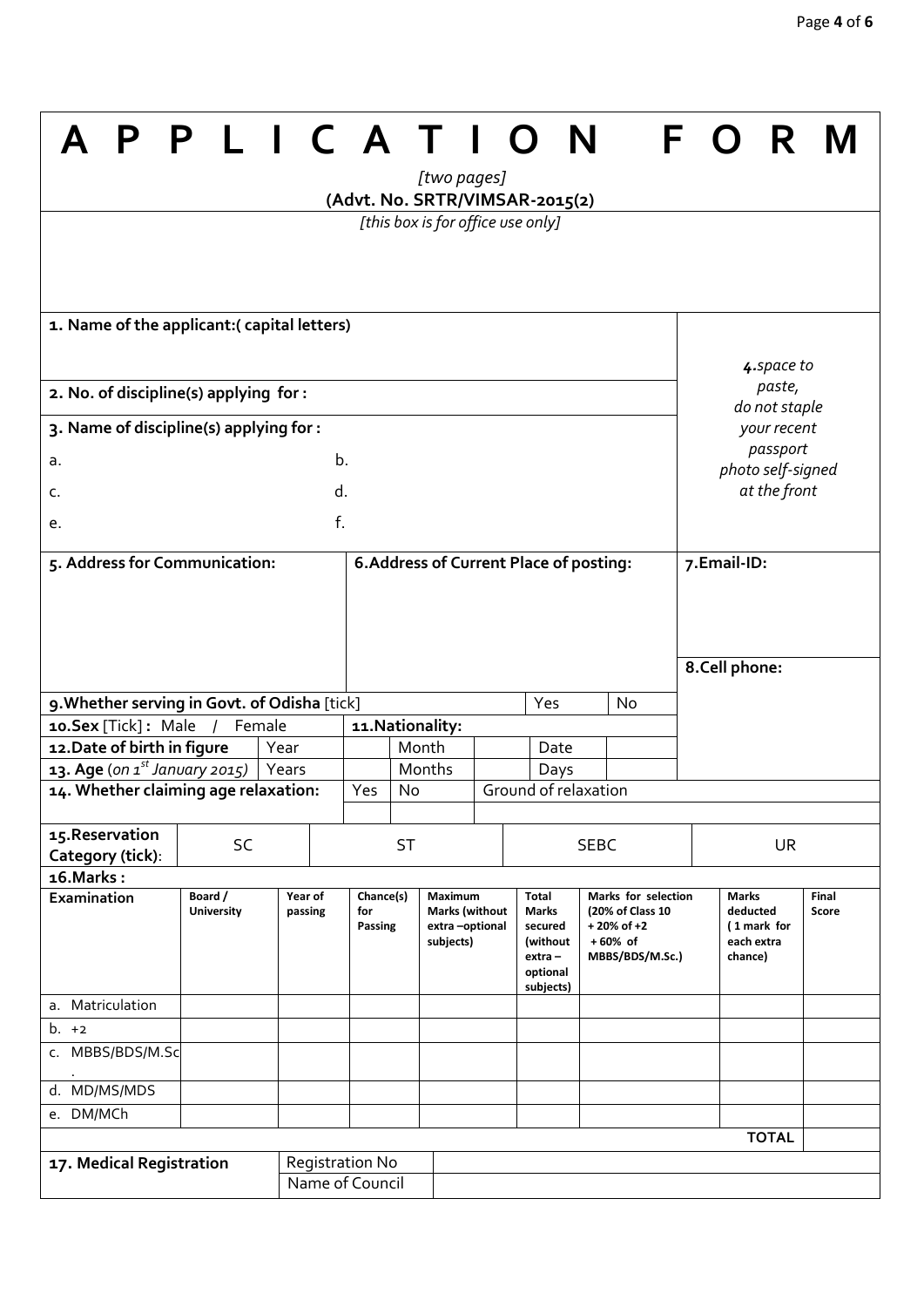| 18. Service Particulars : (add extra paper if space is insufficient)                                                   |                                     |                                                     |        |  |  |  |  |  |  |
|------------------------------------------------------------------------------------------------------------------------|-------------------------------------|-----------------------------------------------------|--------|--|--|--|--|--|--|
| Place                                                                                                                  | Designation                         |                                                     | Period |  |  |  |  |  |  |
|                                                                                                                        |                                     | From                                                | To     |  |  |  |  |  |  |
|                                                                                                                        |                                     |                                                     |        |  |  |  |  |  |  |
|                                                                                                                        |                                     |                                                     |        |  |  |  |  |  |  |
|                                                                                                                        |                                     |                                                     |        |  |  |  |  |  |  |
|                                                                                                                        |                                     |                                                     |        |  |  |  |  |  |  |
| 19. Details of Demand Draft enclosed :                                                                                 |                                     |                                                     |        |  |  |  |  |  |  |
|                                                                                                                        |                                     |                                                     |        |  |  |  |  |  |  |
| 20. Supporting Documents (photocopies): (Tick and serially number those enclosed)                                      |                                     |                                                     |        |  |  |  |  |  |  |
| <b>HSC/ Matriculation Pass Certificate</b>                                                                             |                                     | <b>DM/MCh Chance Certificate</b>                    |        |  |  |  |  |  |  |
| +2 Pass Certificate                                                                                                    |                                     | Service Experience Certificate                      |        |  |  |  |  |  |  |
| MBBS/BDS/M.Sc. Pass Certificate                                                                                        |                                     | No Objection Certificate                            |        |  |  |  |  |  |  |
| Internship Completion Certificate                                                                                      |                                     | <b>HSC/ Matriculation Mark Sheet</b>                |        |  |  |  |  |  |  |
| MD/MS/MDS Pass Certificate                                                                                             | +2 Mark Sheet                       |                                                     |        |  |  |  |  |  |  |
| <b>DM/MCh Pass Certificate</b>                                                                                         |                                     | MBBS/BDS/M.Sc. Mark Sheets                          |        |  |  |  |  |  |  |
| MBBS /BDS/MSc Chance Certificate                                                                                       | Certificate of Reservation Category |                                                     |        |  |  |  |  |  |  |
| MD/MS/MDS Chance Certificate                                                                                           |                                     | Certificate of Medical Registration (latest degree) |        |  |  |  |  |  |  |
| 21. DECLARATION:                                                                                                       |                                     |                                                     |        |  |  |  |  |  |  |
|                                                                                                                        |                                     |                                                     |        |  |  |  |  |  |  |
|                                                                                                                        |                                     |                                                     |        |  |  |  |  |  |  |
| hereby declare that, $[\sqrt{1 + \frac{1}{n}}]$ tick options applicable/ <b>x</b> cross other options]                 |                                     |                                                     |        |  |  |  |  |  |  |
| I have not worked/am not working as SENIOR RESIDENT /TUTOR                                                             |                                     |                                                     |        |  |  |  |  |  |  |
| in any MCI recognized Medical Institute till date.                                                                     |                                     |                                                     |        |  |  |  |  |  |  |
| I am working /have worked as SENIOR RESIDENT /TUTOR at                                                                 |                                     |                                                     |        |  |  |  |  |  |  |
|                                                                                                                        |                                     |                                                     |        |  |  |  |  |  |  |
|                                                                                                                        |                                     |                                                     |        |  |  |  |  |  |  |
|                                                                                                                        |                                     |                                                     |        |  |  |  |  |  |  |
| My service as SENIOR RESIDENT / TUTOR has not been terminated                                                          |                                     |                                                     |        |  |  |  |  |  |  |
| by any Govt. Medical College in the state for whatsoever reason.                                                       |                                     |                                                     |        |  |  |  |  |  |  |
| I have not been selected/I shall forfeit my selection as SR/Tutor in                                                   |                                     |                                                     |        |  |  |  |  |  |  |
| any of the Govt. Colleges of Odisha.                                                                                   |                                     |                                                     |        |  |  |  |  |  |  |
|                                                                                                                        |                                     |                                                     |        |  |  |  |  |  |  |
| All the information provided in this application form are true to the best                                             |                                     |                                                     |        |  |  |  |  |  |  |
| of my knowledge; in case anything turns out to be false                                                                |                                     |                                                     |        |  |  |  |  |  |  |
| my candidature for the post of SR. RESIDENT/TUTOR at VIMSAR<br>will be forfeited anytime during or after the selection |                                     |                                                     |        |  |  |  |  |  |  |
| to the post.                                                                                                           |                                     |                                                     |        |  |  |  |  |  |  |
|                                                                                                                        |                                     |                                                     |        |  |  |  |  |  |  |
|                                                                                                                        |                                     |                                                     |        |  |  |  |  |  |  |
|                                                                                                                        |                                     |                                                     |        |  |  |  |  |  |  |
|                                                                                                                        |                                     |                                                     |        |  |  |  |  |  |  |
|                                                                                                                        |                                     |                                                     |        |  |  |  |  |  |  |
| Date-                                                                                                                  |                                     | <b>Full Signature of Applicant</b>                  |        |  |  |  |  |  |  |